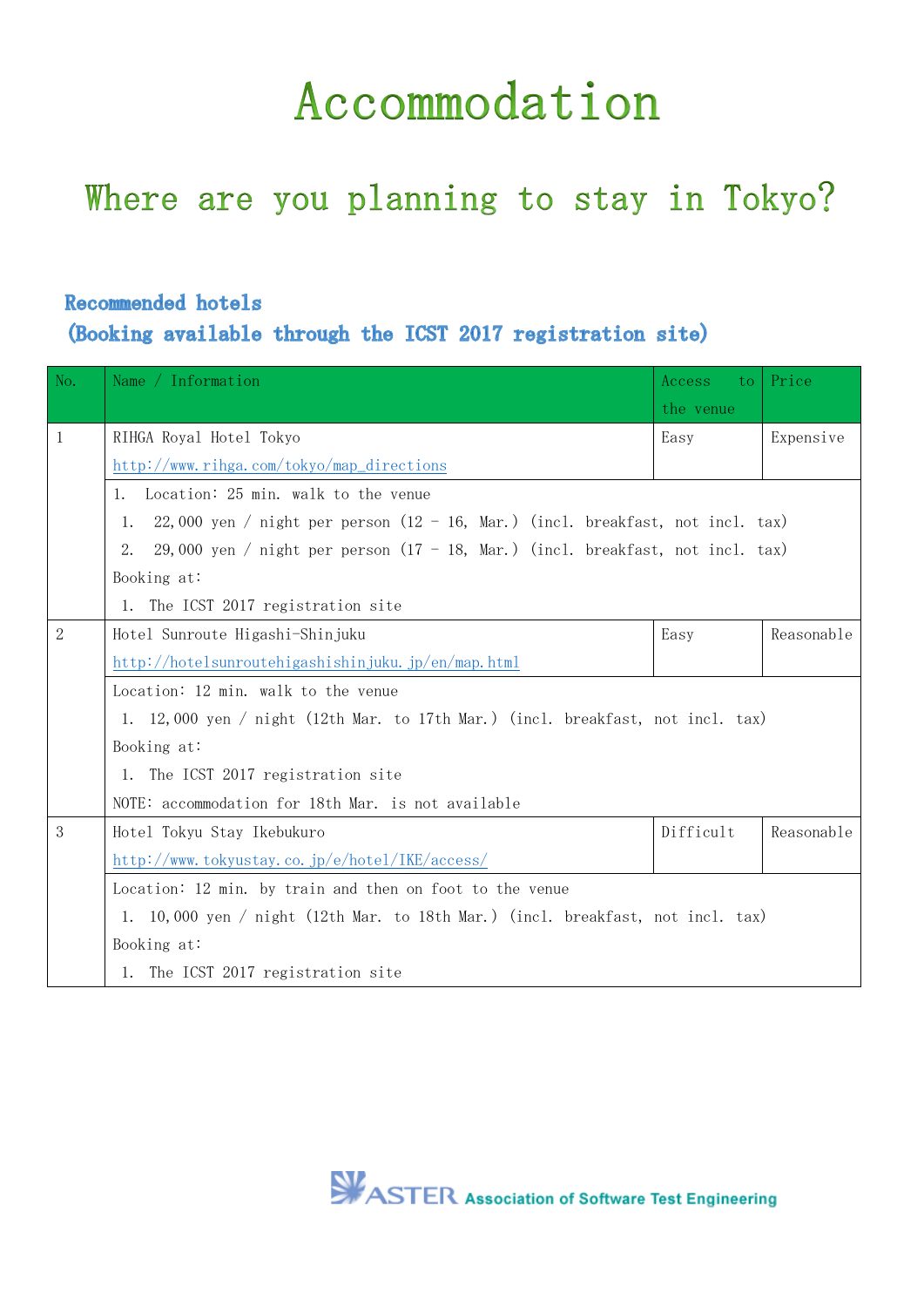## Other hotels

\*Note: information regarding buses to and from the airport can be found here:

<https://www.limousinebus.co.jp/en/>

| No.          | Name                                                                                                                                       | Access to the | Price      |  |  |  |
|--------------|--------------------------------------------------------------------------------------------------------------------------------------------|---------------|------------|--|--|--|
|              |                                                                                                                                            | venue         |            |  |  |  |
| $\mathbf{1}$ | Hotel Sunroute Takadanobaba                                                                                                                | Easy          | Reasonable |  |  |  |
|              | http://www.sunroutehotel.jp/takadanobaba/en/index.html                                                                                     |               |            |  |  |  |
|              | Location: 12 min. walk to the venue<br>1. 9,500 yen $\sim$ (the rate depends on date and booking website)<br>Booking at:<br>1. Expedia     |               |            |  |  |  |
|              |                                                                                                                                            |               |            |  |  |  |
|              |                                                                                                                                            |               |            |  |  |  |
|              |                                                                                                                                            |               |            |  |  |  |
|              | https://www.expedia.com/                                                                                                                   |               |            |  |  |  |
|              | hisgo<br>2.                                                                                                                                |               |            |  |  |  |
|              | http://www.hisgo.com/hi/contents/index.aspx?lang=en                                                                                        |               |            |  |  |  |
|              | 3.<br>Rakuten                                                                                                                              |               |            |  |  |  |
|              | http://travel.rakuten.com/                                                                                                                 |               |            |  |  |  |
| $\mathbf{2}$ | Hotel Century Southern Tower in Tokyo                                                                                                      | Difficult     | Expensive  |  |  |  |
|              | http://en.southerntower.co.jp/                                                                                                             |               |            |  |  |  |
|              | Location: 4 min. by Fukutoshin Line (subway) and 9 min. walk to the venue<br>1. 17,280 yen $\sim$ (the rate depends on date and web sites) |               |            |  |  |  |
|              |                                                                                                                                            |               |            |  |  |  |
|              | Booking at:<br>Expedia<br>1.                                                                                                               |               |            |  |  |  |
|              |                                                                                                                                            |               |            |  |  |  |
|              | $\frac{\text{https://www. expectedia.com/}}{}$                                                                                             |               |            |  |  |  |
|              | 2.<br>hisgo                                                                                                                                |               |            |  |  |  |
|              | http://www.hisgo.com/hi/contents/index.aspx?lang=en                                                                                        |               |            |  |  |  |
|              | Rakuten<br>3.                                                                                                                              |               |            |  |  |  |
|              | http://travel.rakuten.com/                                                                                                                 |               |            |  |  |  |
|              | NOTE: A limousine bus to and from Haneda Airport and Narita Airport is available directly to                                               |               |            |  |  |  |
|              | this hotel (charge).                                                                                                                       |               |            |  |  |  |